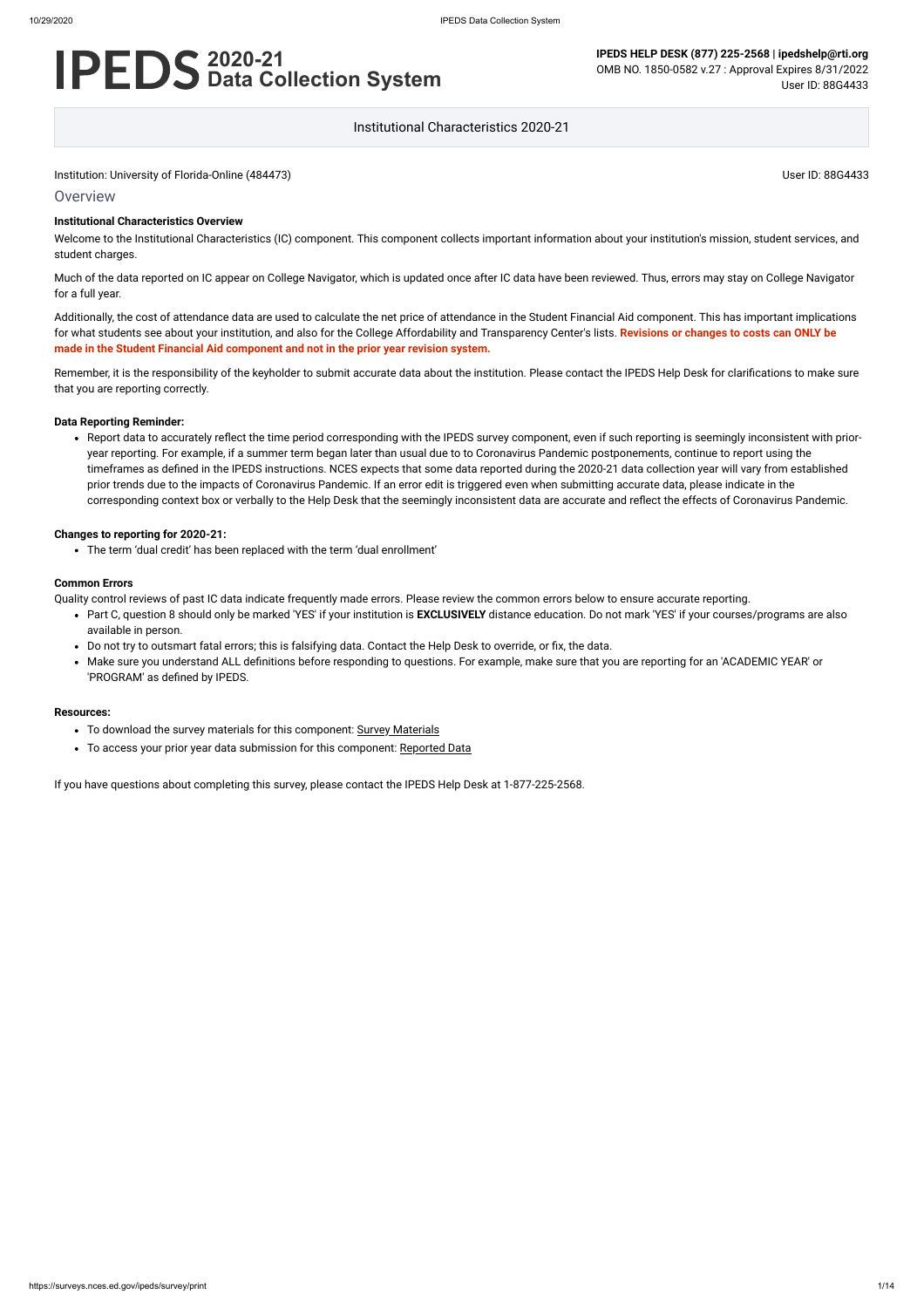# Part A - Mission Statement

**1. Provide the institution's mission statement or a web address (URL) where the mission statement can be found. Typed statements are limited to 2,000 characters or less. The mission statement will be available to the public on College Navigator.**

| Mission Statement URL: | https://<br>$\overline{\phantom{a}}$ | ufonline.ufl.edu/mission/ |  |
|------------------------|--------------------------------------|---------------------------|--|
| ○ Mission Statement:   |                                      |                           |  |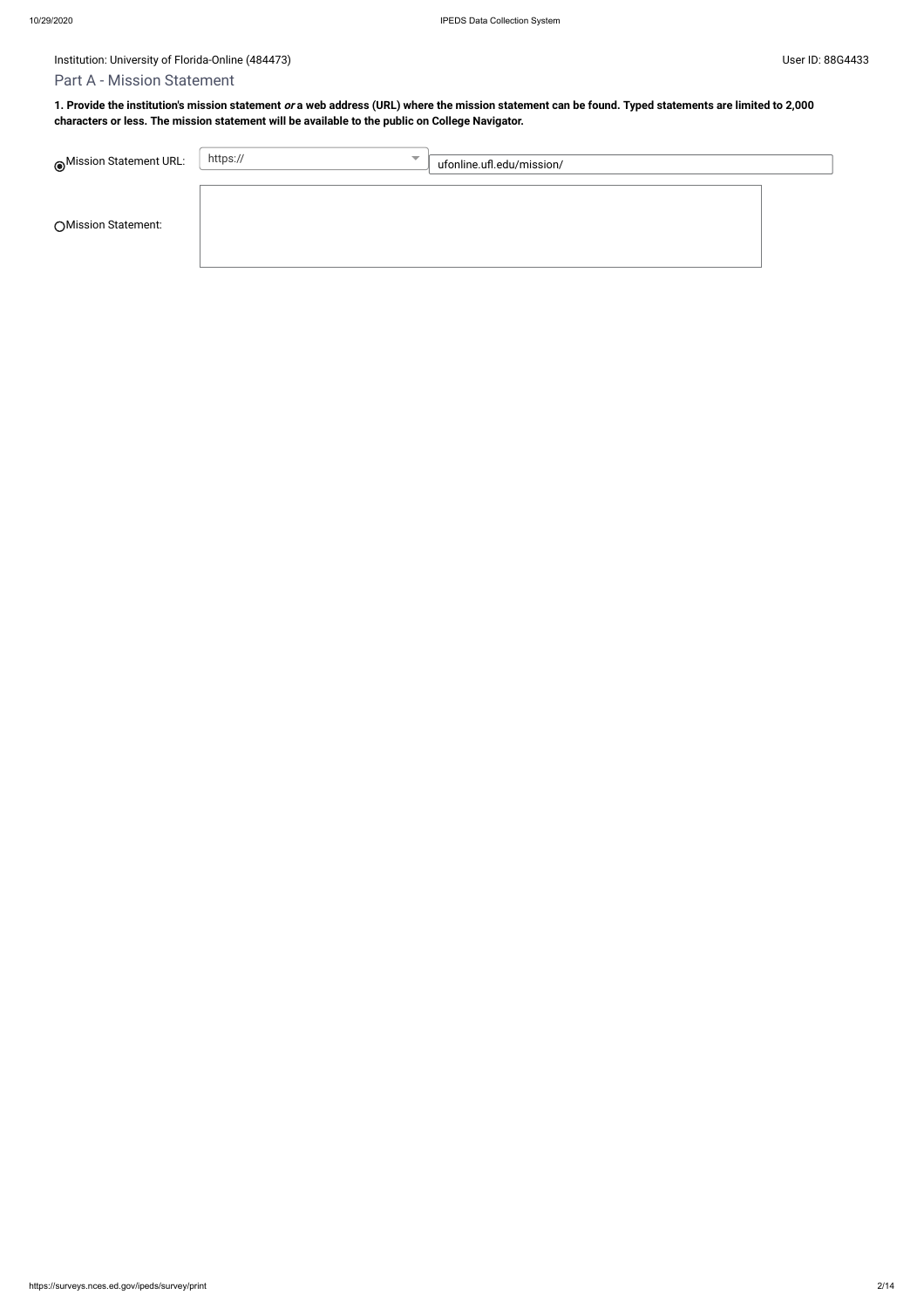# Part B - Services and Programs for Servicemembers and Veterans

# **1. Which of the following are available to veterans, military servicemembers, or their families?**

- $\bullet$ Yellow [Ribbon Program](javascript:openglossary(1044)) (officially known as Post-9/11 GI Bill, Yellow Ribbon Program)
	- Credit for military [training](javascript:openglossary(1047))
	- Dedicated point of contact for support services for veterans, military servicemembers, and their families
	- Recognized student veteran organization
	- Member of Department of [Defense Voluntary](javascript:openglossary(1069)) Educational Partnership Memorandum of Understanding
	- $\Box$  None of the above

You may use the box below to provide additional context for the data you have reported above. Context notes will be posted on the College Navigator website. Therefore, you should write all context notes using proper grammar (e.g., complete sentences with punctuation) and common language that can be easily understood by students and parents (e.g., spell out acronyms).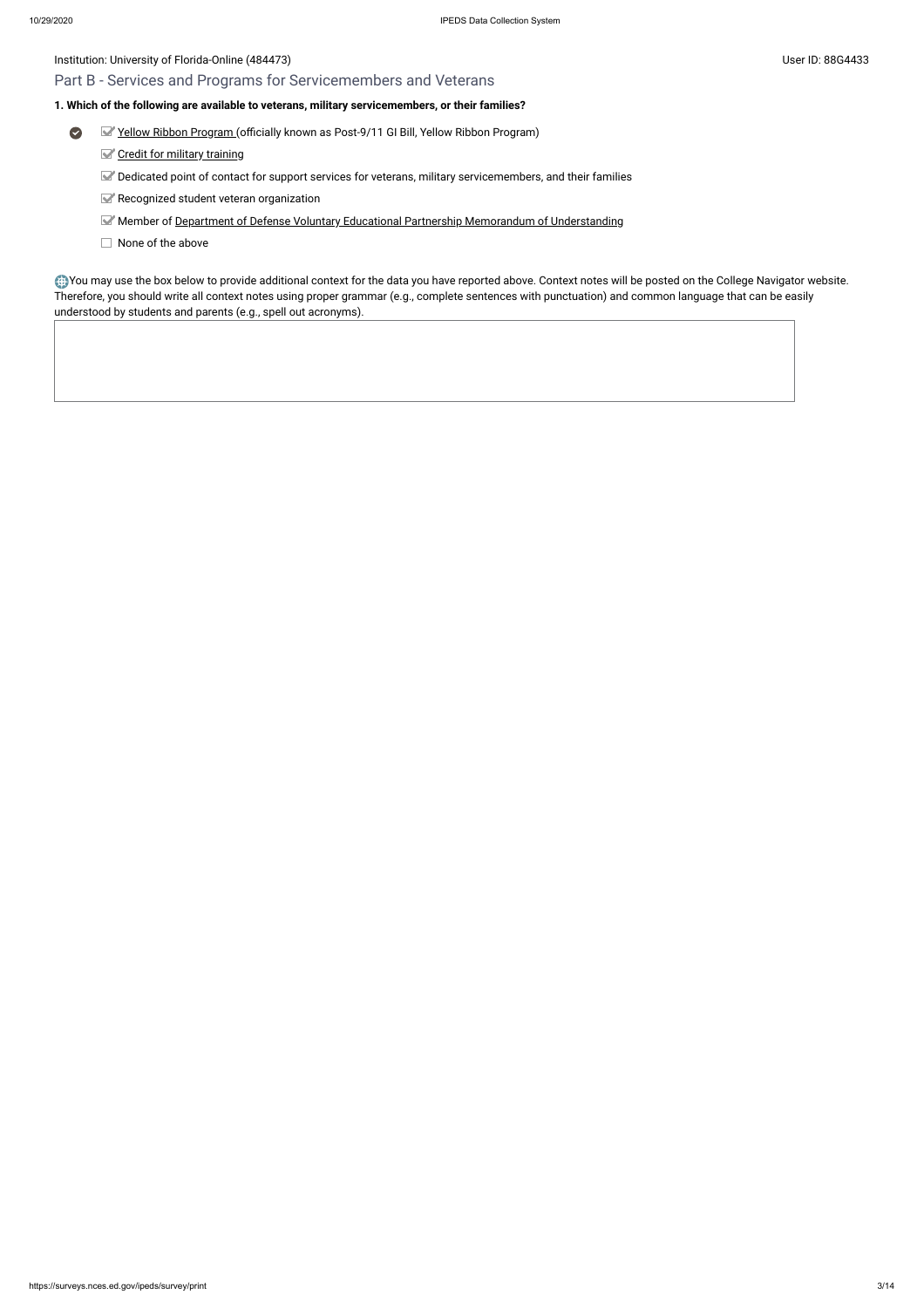Part C - Student Services - Special Learning Opportunities

# **1. Does your institution accept any of the following? [Check all that apply]**

Dual [enrollment](javascript:openglossary(709))

Credit for [life experiences](javascript:openglossary(710))

[Advanced placement](javascript:openglossary(711)) (AP) credits

 $\Box$  None of the above

# **2. What types of special learning opportunities are offered by your institution? [Check all that apply]**

| $\mathbb{Z}$ ROTC |                                                                                                                                                                 |                     |                                 |
|-------------------|-----------------------------------------------------------------------------------------------------------------------------------------------------------------|---------------------|---------------------------------|
|                   | $\blacktriangleright$ Army                                                                                                                                      | $\blacksquare$ Navy | $\blacktriangleright$ Air Force |
| M                 | Study abroad                                                                                                                                                    |                     |                                 |
|                   | Weekend/evening college                                                                                                                                         |                     |                                 |
|                   | Teacher certification (for the elementary, middle school/junior high, or secondary level)<br>Do not include certifications to teach at the postsecondary level. |                     |                                 |
|                   | Students can complete their preparation in certain areas of specialization                                                                                      |                     |                                 |
|                   | Students must complete their preparation at another institution for certain areas of specialization                                                             |                     |                                 |
|                   | This institution is approved by the state for the initial certification or licensure of teachers                                                                |                     |                                 |
|                   | None of the above                                                                                                                                               |                     |                                 |
|                   |                                                                                                                                                                 |                     |                                 |

**3. If your institution grants a bachelor's degree or higher but does not offer a full 4-year program of study at the undergraduate level, how many years of completed college-level work are required for entrance?**

Number of years Select One

 $\overline{\mathbf{v}}$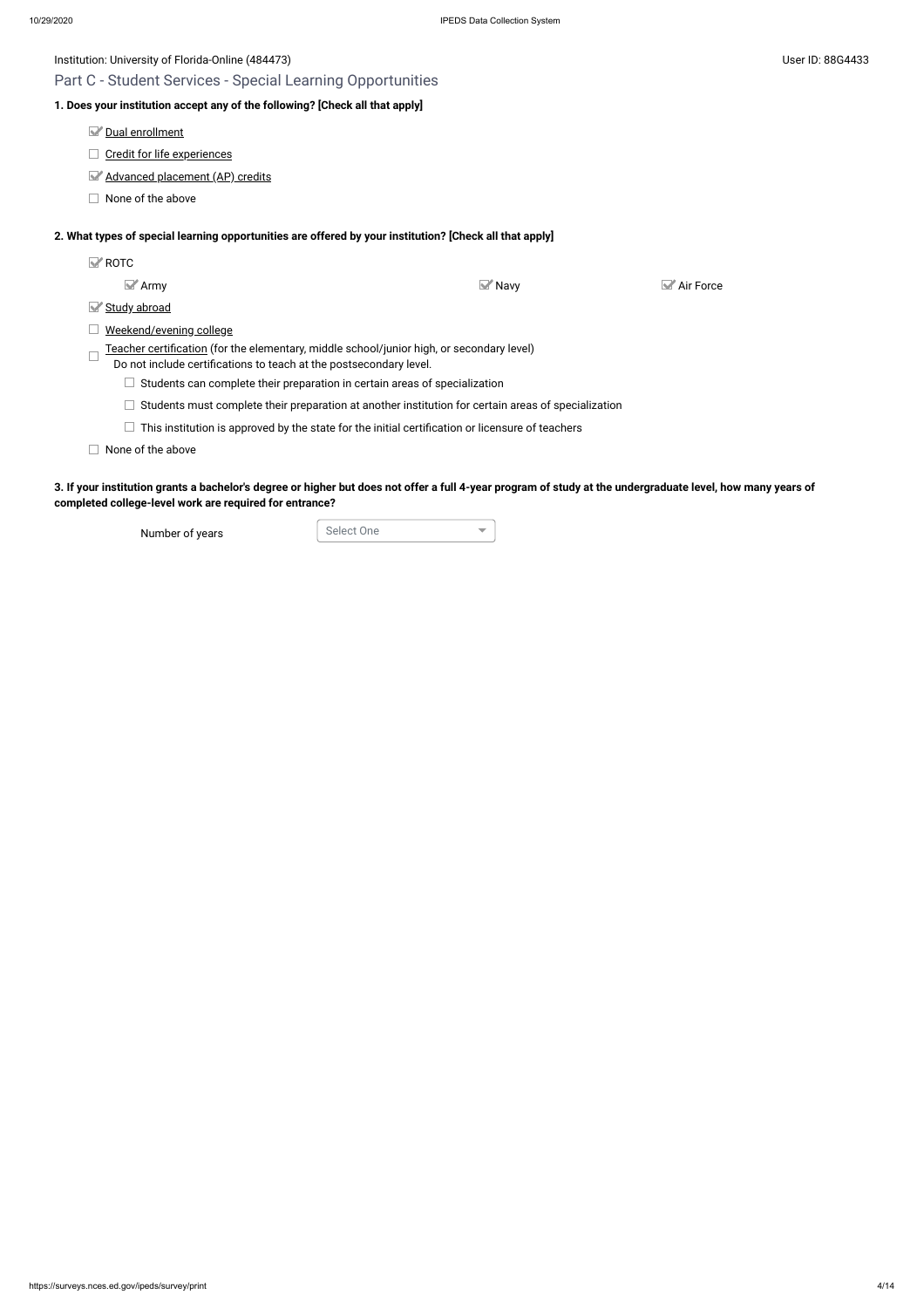# Part C - Student Services: Other Student Services

### **4. Which of the following selected student services are offered by your institution? [Check all that apply]**

- $\Box$  [Remedial](javascript:openglossary(547)) services
- **Academic/career [counseling](javascript:openglossary(149)) services**
- **[Employment](javascript:openglossary(195)) services for current students**
- Placement services for [program completers](javascript:openglossary(479))
- $\Box$  On-campus day [care](javascript:openglossary(165)) for children of students
- $\Box$  None of the above

- Yes
	- $\Box$  [Tuition guarantee](javascript:openglossary(949))
	- [Prepaid tuition plan](javascript:openglossary(950))
	- $\Box$  [Tuition payment](javascript:openglossary(951)) plan
	- $\Box$  Other (specify in box below)

**5. Which of the following [academic library](javascript:openglossary(1015)) resource or service does your institution provide? [Check all that apply]**

- $\blacktriangleright$  Physical facilities
- $\blacktriangleright$  **O** An organized collection of printed materials
- $\mathbb{Z}$   $\bullet$  Access to digital/electronic resources
- A staff trained to provide and interpret library materials
	- **Established library hours**
	- $\blacktriangleright$   $\blacklozenge$  Access to library collections that are shared with other institutions
	- $\Box$  None of the above

You may use the box below to provide additional context for the data you have reported above. Context notes will be posted on the College Navigator website. Therefore, you should write all context notes using proper grammar (e.g., complete sentences with punctuation) and common language that can be easily understood by students and parents (e.g., spell out acronyms).

### **6. Indicate whether or not any of the following alternative tuition plans are offered by your institution.**

## O No

 $\bullet$ 

...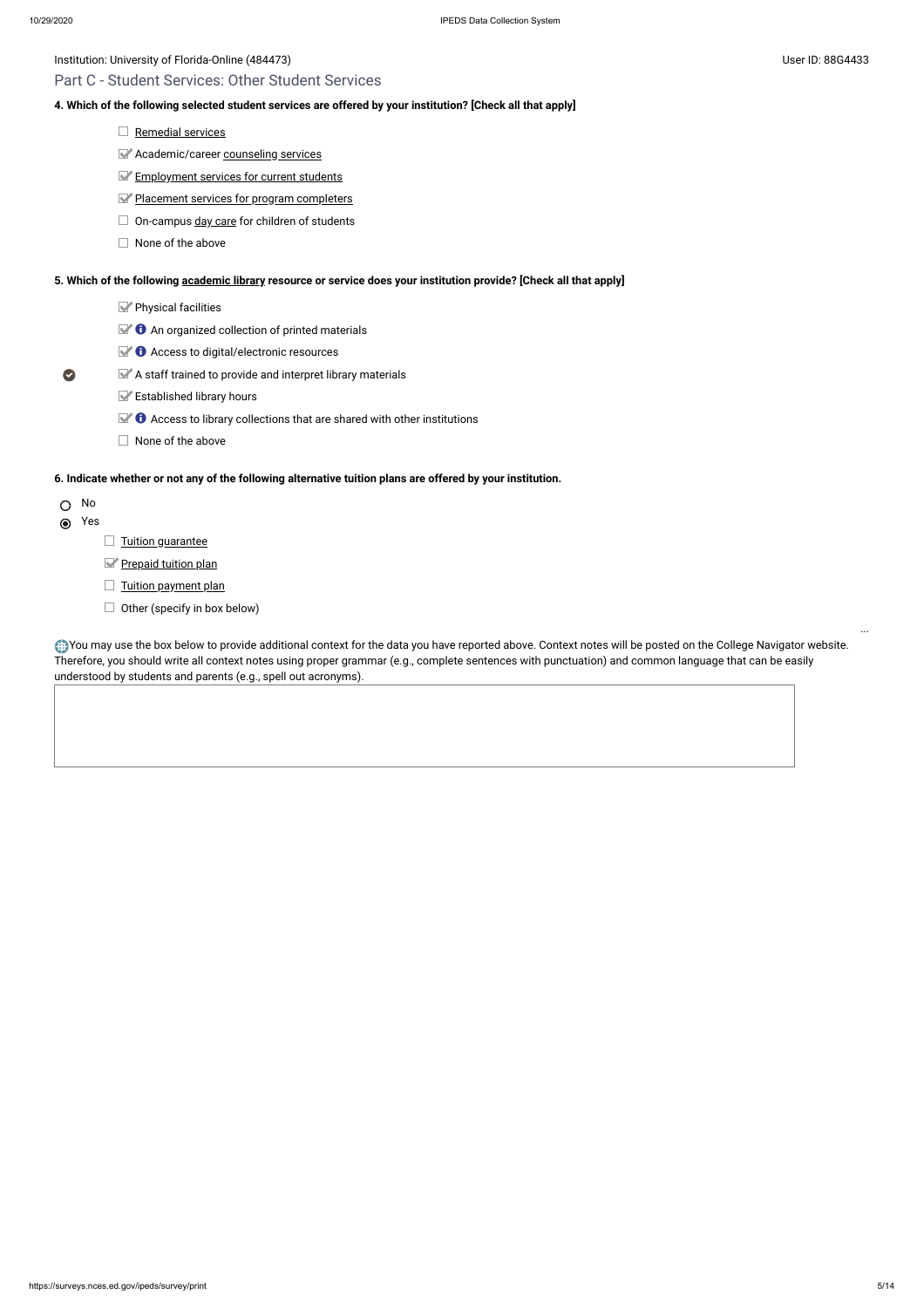# Part C - Student Services - Distance Education

Reporting Reminders:

When reporting distance education offerings, do not include remote learning implemented in response to Coronavirus Pandemic unless the program anticipates maintaining this modality permanently. Allowing program completion via distance education is not the same as having planned full distance education programs.

#### **7. Please indicate at what level(s) your institution does or does not offer [distance education](javascript:openglossary(713)) courses and/or distance education programs. Check all that apply.**

|                     | $\blacktriangleright$ Distance education courses . | <b>O</b> Distance education programs | Does not offer Distance Education |
|---------------------|----------------------------------------------------|--------------------------------------|-----------------------------------|
| Undergraduate level |                                                    |                                      |                                   |

## **8. Are all the programs at your institution offered exclusively via [distance education programs](javascript:openglossary(977))?**

Select No if all programs at your institution are offered exclusively via distance education only temporarily in response to Coronavirus Pandemic.

O No

Yes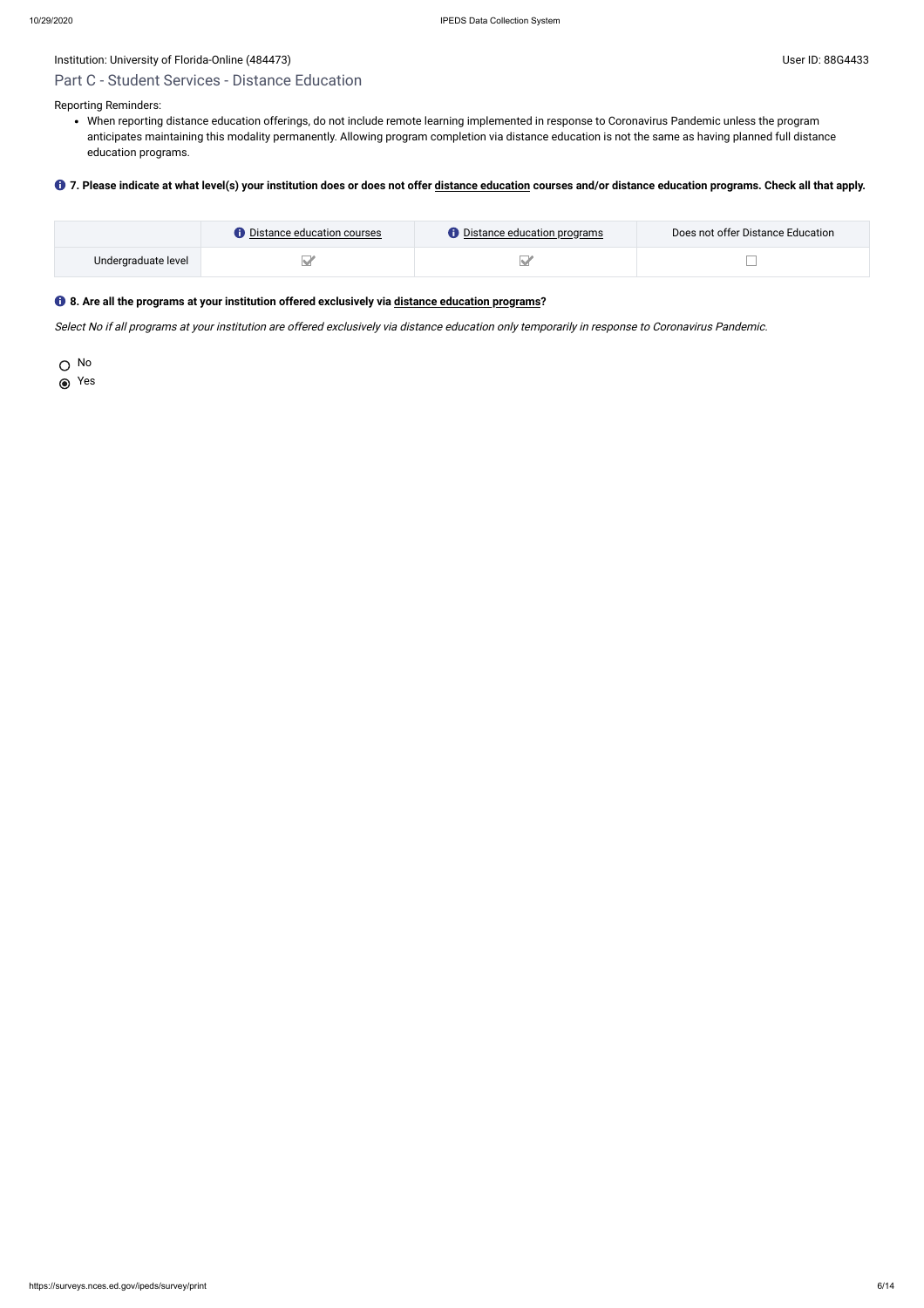# Part C - Student Services: Disability Services

**9. Please indicate the percentage of all undergraduate students enrolled during Fall 2019 who were formally registered as students with disabilities with the institution's office of disability services (or the equivalent office).**

**◎** 3 percent or less

| $\bigcirc$ More than 3 percent: |  |
|---------------------------------|--|
|                                 |  |

You may use the box below to provide additional context for the data you have reported above. Context notes will be posted on the College Navigator website. Therefore, you should write all context notes using proper grammar (e.g., complete sentences with punctuation) and common language that can be easily understood by students and parents (e.g., spell out acronyms).

The UF Disability Resource Center in the Dean of Students Office is committed to: act as a resource for students with physical, learning, sensory or psychological disabilities; provide support for reasonable accommodations for students in order to afford equal access to academic courses and programs; and empower students to articulate their strengths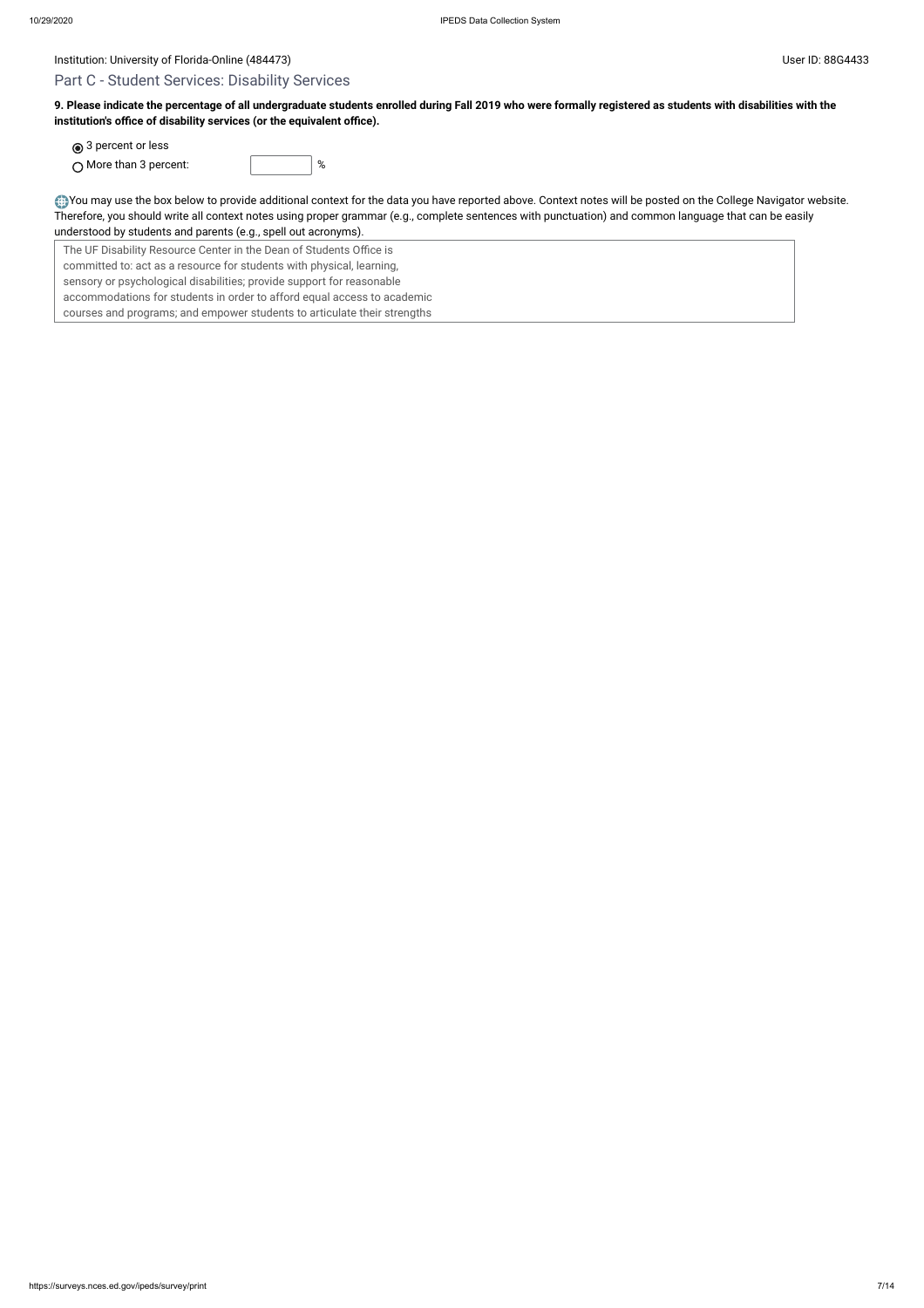# Institution: University of Florida-Online (484473) Channel Assembly Diserved and Manual Assembly Diserved and Manual Assembly Diserved and Manual Assembly Diserved and Manual Assembly Diserved and Manual Assembly Diserved

# Part D - Student Charges Questions

## **1. Are all [full-time](javascript:openglossary(259)), [first-time](javascript:openglossary(241)) degree/certificate-seeking students required to live on campus or in institutionally controlled housing?**

If your institution typically has this requirement but such requirement is temporarily suspended due to Coronavirus Pandemic, please answer Yes.

If you answer **Yes** to this question, you will not be asked to report off-campus room and board in the price of attendance (D11).

This is only <sup>a</sup> screening question, and your response does not show up on College Navigator.

If you make any exceptions to this rule, and have even one full-time, first-time student living off-campus, please answer **No** so that this does not cause conflicts with the Student Financial Aid survey. Making changes to the SFA component is very difficult and may lead to inaccurate reporting for your institution.

# No

Yes, and we do not make **ANY** (even one) exceptions to this rule

#### **2. Does your institution charge different [tuition](javascript:openglossary(848)) for [in-district](javascript:openglossary(303)), [in-state,](javascript:openglossary(309)) or [out-of-state](javascript:openglossary(463)) students?**

If you answer **Yes** to this question, you will be expected to report tuition amounts for in-district, in-state, and out-of-state students.

Please only select **Yes** if you really charge different tuition rates, or you will be reporting the same numbers 3 times.

O<sub>No</sub>

Yes

#### **3. Does your institution offer [institutionally-controlled housing](javascript:openglossary(970)) (either on or off campus)?**

If your institution typically offers institutionally-controlled housing but has temporarily suspended such offerings due to Coronavirus Pandemic, please answer Yes.

If you answer **Yes** to this question, you will be expected to specify <sup>a</sup> housing capacity, and to report <sup>a</sup> room charge or <sup>a</sup> combined room and board charge (D10).

#### No

 $O<sup>Yes</sup>$ 

Specify housing [capacity](javascript:openglossary(185)) for academic year 2020-21

#### **4. Do you offer [board](javascript:openglossary(87)) or meal plans to your students?**

If your institution typically offers board or meal plans but has temporarily suspended such offerings due to Coronavirus Pandemic, please answer Yes.

If you answer **Yes** to this question, you will be expected to report <sup>a</sup> board charge or combined room and board charge (D10).

#### No

Yes - Enter the number of meals per week in the maximum meal plan available

Yes - Number of meals per week can vary (e.g., students charge meals against a meal card)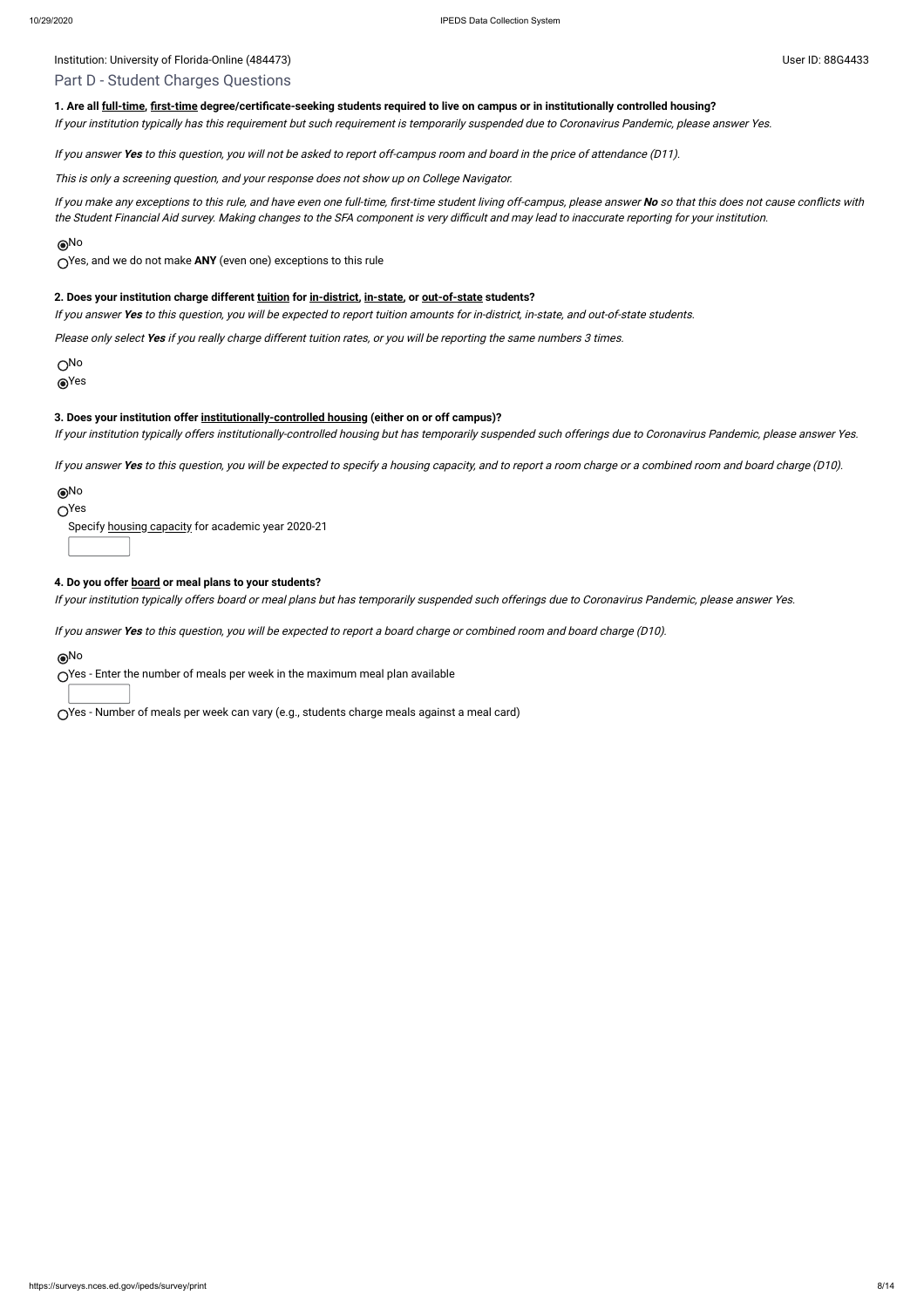# Institution: University of Florida-Online (484473) Channel Control of The User ID: 88G4433 User ID: 88G4433

# Part D - Undergraduate Student Charges

If the institution charges an [application fee](javascript:openglossary(47)), indicate the amount.

|                               | <b>Amount</b> | Prior year |
|-------------------------------|---------------|------------|
| Undergraduate application fee | 30            | $\sim$     |

# **5. Charges to [full-time undergraduate students](javascript:openglossary(259)) for the full [academic year](javascript:openglossary(19)) 2020-21**

Please be sure to report an average tuition that includes all students at all levels (freshman, sophomore, etc.).

|                                      | In-district | Prior year | In-state | Prior year | Out-of-state | Prior year |
|--------------------------------------|-------------|------------|----------|------------|--------------|------------|
| All full-time undergraduate students |             |            |          |            |              |            |
| Average tuition                      | 3,358       | 3,358      | 3,358    | 3,358      | 15,000       | 15,000     |
| <b>Required fees</b>                 | 518         | 518        | 518      | 518        | 1,579        | 1,580      |

# **6. Per [credit hour](javascript:openglossary(155)) charge for [part-time undergraduate students](javascript:openglossary(469))**

Please be sure to report an average per credit tuition that includes all students at all levels (freshman, sophomore, etc.). Do not include fees.

|                        | In-district | Prior year | ln-state | Prior year  | Out-of-state | Prior year |
|------------------------|-------------|------------|----------|-------------|--------------|------------|
| Per credit hour charge | 112         | 110        | 112      | 110<br>- 12 | 500          | 500        |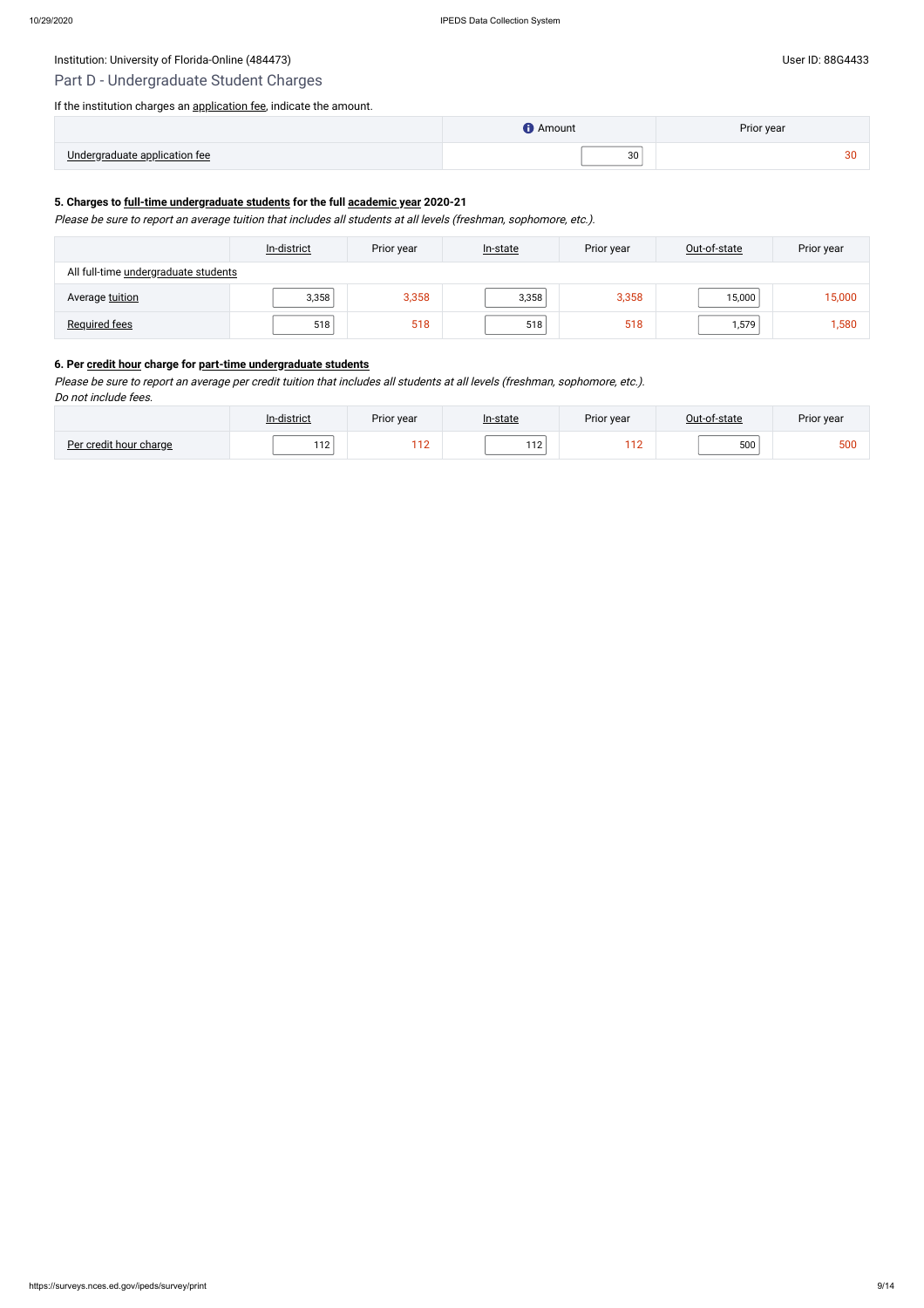# Part D - Student Charges - Cost of Attendance

# **11. Cost of attendance for [full-time,](javascript:openglossary(259)) [first-time](javascript:openglossary(241)) undergraduate students:**

Please enter the amounts requested below for each Cost of Attendance (COA) category. These data will be made available to the public on College Navigator. If your institution participates in any Title IV programs (e.g., Pell, Direct Loans), you must provide all information. Estimates of expenses for books and supplies, room and board, and other expenses are those from the COA report used by the financial aid office in determining financial need. Please confirm with your institution's financial aid office the correct values for these COA categories, as its staff are most familiar with federal guidance (e.g., Federal Student Aid Handbook) and professional standards in determining COA.

Notes:

- If your institution offers room (housing) but does not offer board, refer to your institution's COA budgets to report an estimate of how much students would spend on board.
- Similarly, if your institution offers board but does not offer room (housing), refer to your institution's COA budgets to report an estimate of how much students would spend on room.

You may use the box below to provide additional context for the data you have reported above. Context notes will be posted on the College Navigator website. Therefore, you should write all context notes using proper grammar (e.g., complete sentences with punctuation) and common language that can be easily understood by students and parents (e.g., spell out acronyms).

If the **2020-21 tuition and/or fees as reported on this page** for full-time, first-time students are covered by a [tuition guarantee](javascript:openglossary(949)) program, check the applicable box(es) under 'Tuition Guarantee'. Additionally, please indicate the maximum % increase that is guaranteed. These numbers are expected to be fairly small. Please contact the Help Desk if you are confused about these values and how to report them.

| Charges for full academic year       | 2017-18                                                                                                           | 2018-19                  | 2019-20 | 2020-21 |        |  |
|--------------------------------------|-------------------------------------------------------------------------------------------------------------------|--------------------------|---------|---------|--------|--|
| Published tuition and required fees: | <b><i><u>O</u></i></b> Tuition Guarantee<br>(check only if applicable<br>to entering students<br>in $2020 - 21$ ) | Guaranteed<br>increase % |         |         |        |  |
| In-district                          |                                                                                                                   |                          |         |         |        |  |
| Tuition                              | 3,358                                                                                                             | 3,358                    | 3,358   | 3,358   | $\Box$ |  |
| Required fees                        | 518                                                                                                               | 518                      | 518     | 518     | $\Box$ |  |
| Tuition + fees total                 | 3,876                                                                                                             | 3,876                    | 3,876   | 3,876   |        |  |
| In-state                             |                                                                                                                   |                          |         |         |        |  |
| Tuition                              | 3,358                                                                                                             | 3,358                    | 3,358   | 3,358   | $\Box$ |  |
| Required fees                        | 518                                                                                                               | 518                      | 518     | 518     | $\Box$ |  |
| Tuition + fees total                 | 3,876                                                                                                             | 3,876                    | 3,876   | 3,876   |        |  |
| Out-of-state                         |                                                                                                                   |                          |         |         |        |  |
| Tuition                              | 15,000                                                                                                            | 15,000                   | 15,000  | 15,000  | $\Box$ |  |
| Required fees                        | 1,580                                                                                                             | 1,580                    | 1,580   | 1,579   | $\Box$ |  |
| Tuition + fees total                 | 16,580                                                                                                            | 16,580                   | 16,580  | 16,579  |        |  |
|                                      |                                                                                                                   |                          |         |         |        |  |
| <b>Books and supplies</b>            | 1,210                                                                                                             | 1,030                    | 850     | 890     |        |  |
| Off-campus (not with family):        |                                                                                                                   |                          |         |         |        |  |
| Room and board                       | 9,910                                                                                                             | 10,120                   | 10,220  | 10,590  |        |  |
| Other expenses                       | 2,660                                                                                                             | 2,700                    | 2,780   | 2,580   |        |  |
| Room and board and other expenses    | 12,570                                                                                                            | 12,820                   | 13,000  | 13,170  |        |  |
| Off-campus (with family):            |                                                                                                                   |                          |         |         |        |  |

| Other expenses | ,660 | 2,700 | 2,780 |  | ْ 2,580 |  |  |  |
|----------------|------|-------|-------|--|---------|--|--|--|
|----------------|------|-------|-------|--|---------|--|--|--|

https://www.sfa.ufl.edu/cost/uf-online-cost/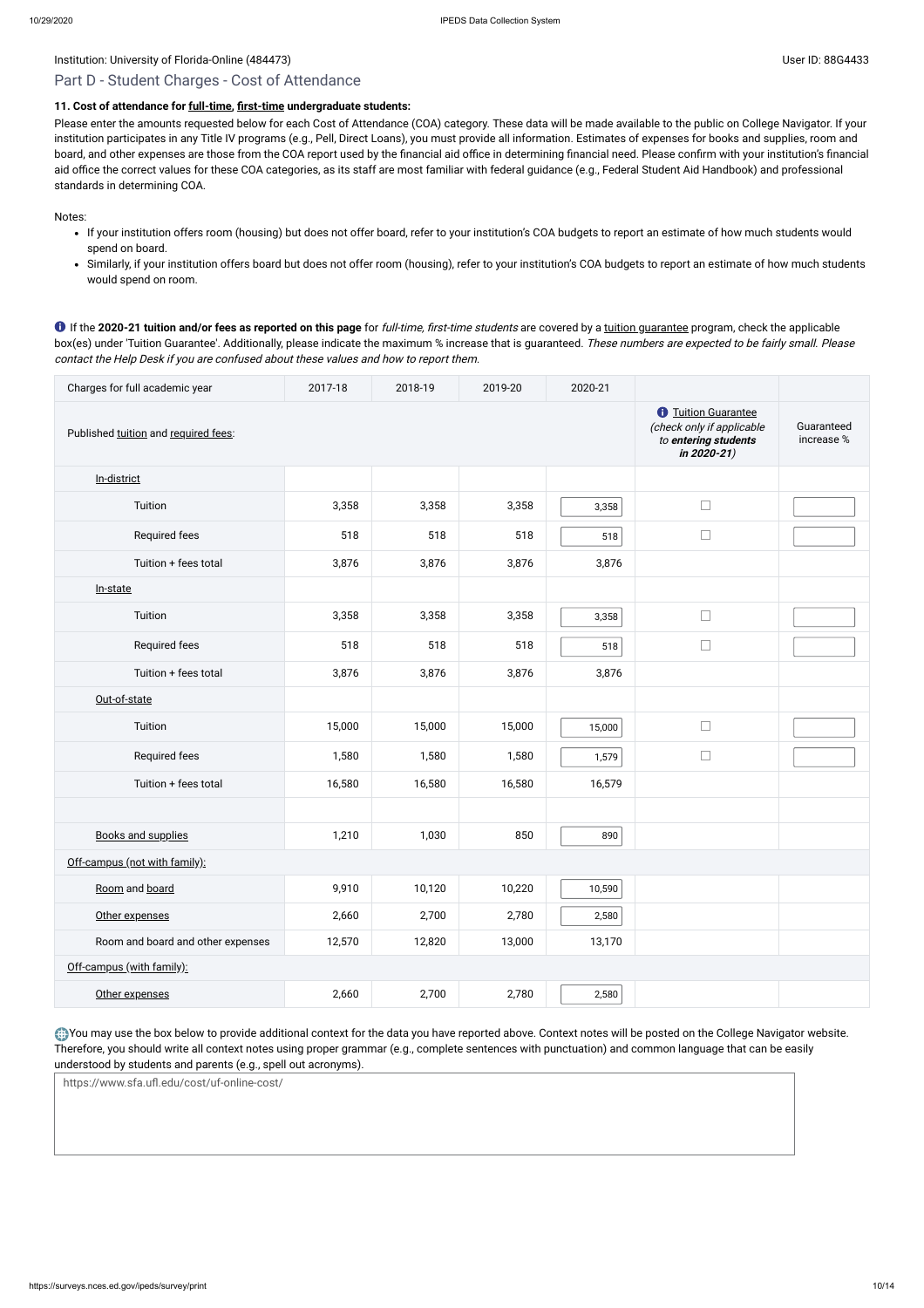# Institution: University of Florida-Online (484473) Channel States and States and States and Diserve ID: 88G4433

- National Collegiate Athletic Association (NCAA)
- $\Box$  National Association of Intercollegiate Athletics (NAIA)
- National Junior College Athletic Association (NJCAA)
- United States Collegiate Athletic Association (USCAA)
- □ National Christian College Athletic Association (NCCAA)
- $\Box$  Other

# Part E - Athletic Association

# **1. Is this institution a member of a national athletic association?**

O No

# Yes - Check all that apply

## **2. If this institution is a member of the NCAA or NAIA, specify the conference FOR EACH SPORT using the pull-down menu.**

| Sport                      | NCAA or NAIA<br>member                                                                                                                                                                                                                         | Conference                                          |
|----------------------------|------------------------------------------------------------------------------------------------------------------------------------------------------------------------------------------------------------------------------------------------|-----------------------------------------------------|
| Football                   | ies-Specify notice Specify notice and notice and notice and notice and notice and a moment of the Society and a<br>$\bigcirc$ No                                                                                                               | Southeastern Conference<br>▼                        |
| Basketball                 | ies-Specify notice Specify notice and notice and notice and notice and notice and a moment of the Society and a<br>$\bigcirc$ No                                                                                                               | Southeastern Conference                             |
| Baseball                   | ies-Specify notice Specify notice and notice and notice and more that the more of the Second State and More of the Second State and More of the Second State and Street and Street and Street and Street and Street and Stree<br>$\bigcirc$ No | Southeastern Conference<br>$\overline{\phantom{a}}$ |
| Cross country and/or track | ies-Specify notice Specify notice and notice and notice and notice and notice and a moment of the Society and a<br>∩No                                                                                                                         | Southeastern Conference<br>$\overline{\phantom{a}}$ |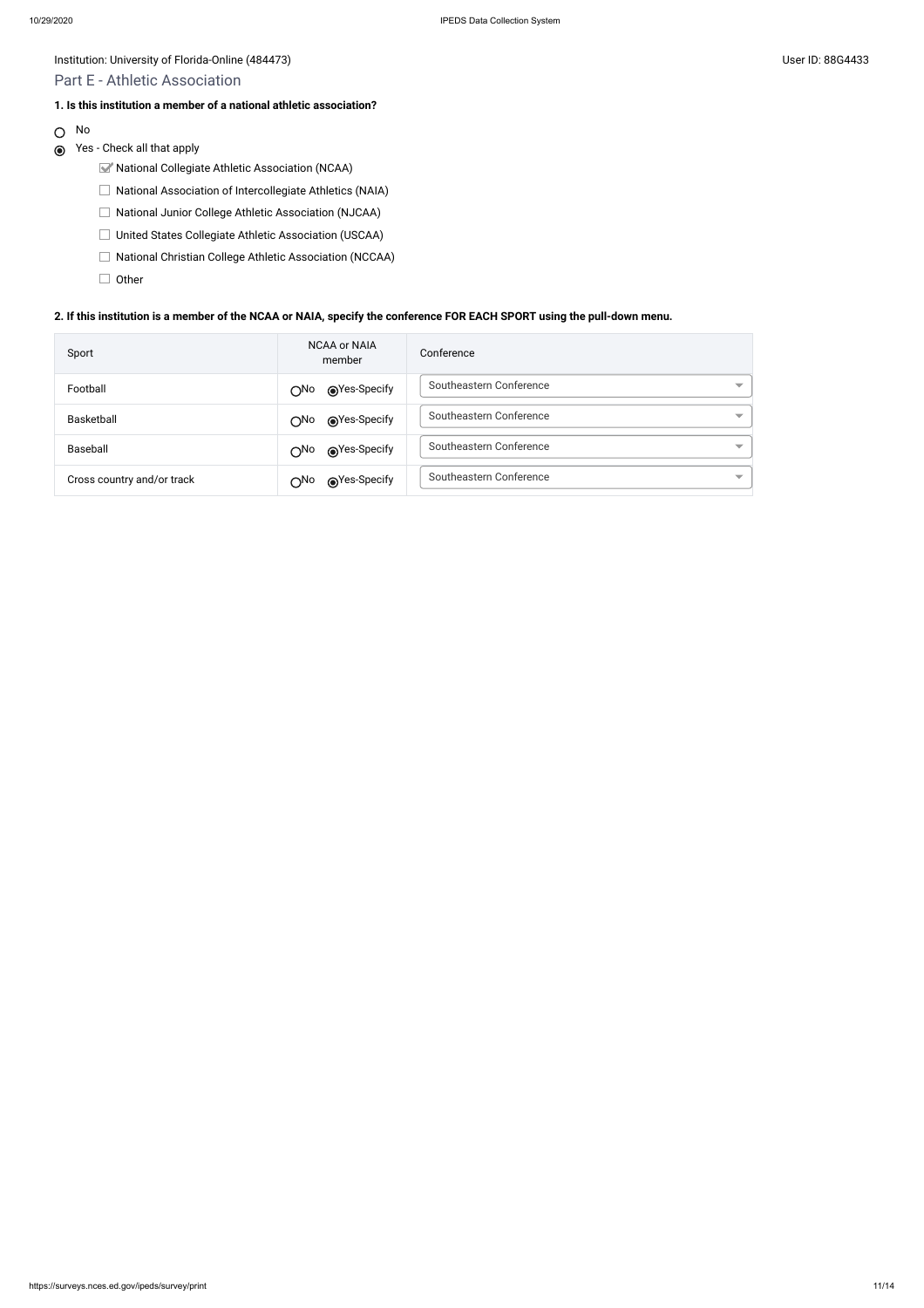## Institution: University of Florida-Online (484473) Channel Assembly of Florida-Online (484473)

# Prepared by

#### **Prepared by**

Reporting Reminders:

- The name of the preparer is being collected so that we can follow up with the appropriate person in the event that there are questions concerning the data.
- The Keyholder will be copied on all email correspondence to other preparers.
- The time it took to prepare this component is being collected so that we can continue to improve our estimate of the reporting burden associated with IPEDS.
- Please include in your estimate the time it took for you to review instructions, query and search data sources, complete and review the component, and submit the data through the Data Collection System.
- Thank you for your assistance.

| This survey component was prepared by: |                        |        |                          |         |                   |
|----------------------------------------|------------------------|--------|--------------------------|---------|-------------------|
| L                                      | Keyholder              |        | <b>SFA Contact</b>       |         | <b>HR Contact</b> |
| $\cup$                                 | <b>Finance Contact</b> | $\cup$ | Academic Library Contact | $\odot$ | Other             |
| Name:                                  | Noelle Mecoli          |        |                          |         |                   |
| Email:                                 | nmecoli@aa.ufl.edu     |        |                          |         |                   |

|      | How many staff from your institution only were involved in the data collection and reporting process of this survey component? |  |  |  |  |
|------|--------------------------------------------------------------------------------------------------------------------------------|--|--|--|--|
| 4.00 | Number of Staff (including yourself)                                                                                           |  |  |  |  |

How many hours did you and others from your institution only spend on each of the steps below when responding to this survey component? Exclude the hours spent collecting data for state and other reporting purposes.

| Staff member  | <b>Collecting Data Needed</b> | Revising Data to Match<br><b>IPEDS Requirements</b> | <b>Entering Data</b> | Revising and Locking Data |  |
|---------------|-------------------------------|-----------------------------------------------------|----------------------|---------------------------|--|
| Your office   | 1.00<br>hours                 | hours                                               | 00.1<br>hours        | 00.1<br>hours             |  |
| Other offices | 2.00<br>hours                 | hours                                               | hours                | hours                     |  |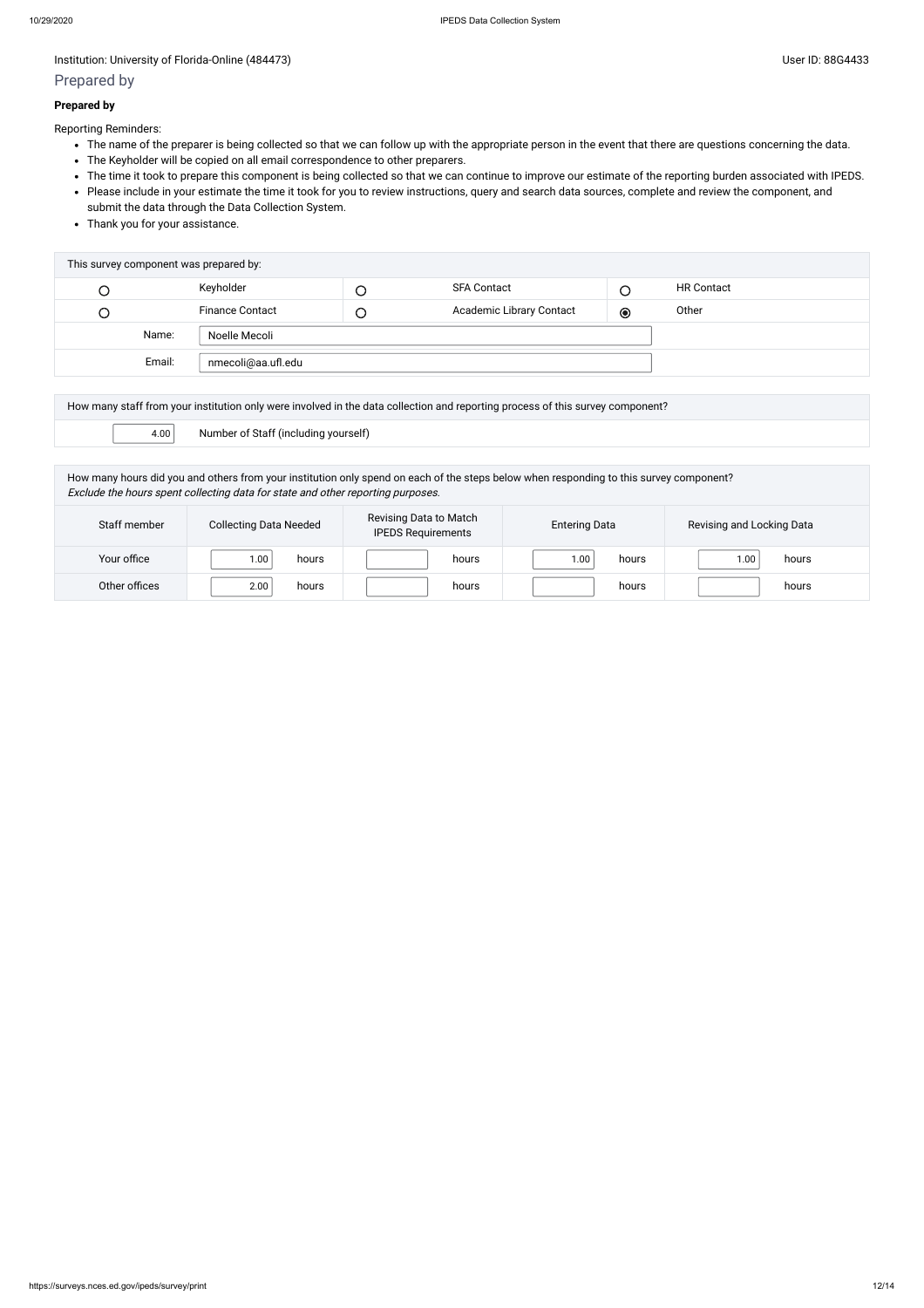#### Institution: University of Florida-Online (484473) Channel Assembly 10 and 20 and 20 and 20 and 20 and 20 and 20 and 20 and 20 and 20 and 20 and 20 and 20 and 20 and 20 and 20 and 20 and 20 and 20 and 20 and 20 and 20 and

# Summary

### **Institutional Characteristics Component Summary**

Please review your data for accuracy. If you have questions about the data displayed below after reviewing the data reported on the survey screens, please contact the IPEDS Help Desk at: 1-877-225-2568 or [ipedshelp@rti.org.](mailto:ipedshelp@rti.org)

IPEDS collects important information regarding your institution. All data reported in IPEDS survey components become available in the IPEDS Data Center and appear as aggregated data in various Department of Education reports. Additionally, some of the reported data appears specifically for your institution through the College Navigator website and is included in your institution's Data Feedback Report (DFR). The purpose of this summary is to provide you an opportunity to view some of the data that, when accepted through the IPEDS quality control process, will appear on the College Navigator website and/or your DFR. College Navigator is updated approximately three months after the data collection period closes and Data Feedback Reports will be available through the Data [Center](https://nces.ed.gov/ipeds/use-the-data) and sent to your institution's CEO in November 2020.

# Academic Year Reporters

| <b>GENERAL INFORMATION</b>                                                                           |                           |                                                                                                                              |                     |          |          |          |  |  |
|------------------------------------------------------------------------------------------------------|---------------------------|------------------------------------------------------------------------------------------------------------------------------|---------------------|----------|----------|----------|--|--|
| <b>Mission Statement</b>                                                                             |                           | https://ufonline.ufl.edu/mission/                                                                                            |                     |          |          |          |  |  |
| Are all the programs at your institution offered<br>exclusively via distance education programs?     |                           | Yes                                                                                                                          |                     |          |          |          |  |  |
| <b>Special Learning Opportunities</b>                                                                |                           | ROTC (Army<br>Navy<br>Air Force)<br>Study abroad                                                                             |                     |          |          |          |  |  |
| <b>Student Services</b>                                                                              |                           | Academic/career counseling services<br>Employment services for current students<br>Placement services for program completers |                     |          |          |          |  |  |
| <b>Credit Accepted</b>                                                                               |                           | Dual credit (college credit earned while in high school)<br>Advanced placement (AP) credits                                  |                     |          |          |          |  |  |
| Undergraduate students enrolled who are<br>formally registered with office of disability<br>services |                           | 3 percent or less                                                                                                            |                     |          |          |          |  |  |
| <b>PRICING INFORMATION</b>                                                                           |                           |                                                                                                                              |                     |          |          |          |  |  |
| Estimated expenses for academic year for full-time, first-time students                              |                           | 2017-18                                                                                                                      | 2018-19             | 2019-20  | 2020-21  |          |  |  |
| In-district tuition and fees                                                                         |                           |                                                                                                                              | \$3,876             | \$3,876  | \$3,876  | \$3,876  |  |  |
| In-state tuition and fees                                                                            |                           |                                                                                                                              | \$3,876             | \$3,876  | \$3,876  | \$3,876  |  |  |
| Out-of-state tuition and fees                                                                        |                           |                                                                                                                              | \$16,580            | \$16,580 | \$16,580 | \$16,579 |  |  |
| Books and supplies                                                                                   |                           |                                                                                                                              | \$1,210             | \$1,030  | \$850    | \$890    |  |  |
|                                                                                                      | Off-campus room and board |                                                                                                                              | \$9,910             | \$10,120 | \$10,220 | \$10,590 |  |  |
|                                                                                                      | Off-campus other expenses |                                                                                                                              | \$2,660             | \$2,700  | \$2,780  | \$2,580  |  |  |
| Off-campus with family other expenses                                                                |                           |                                                                                                                              | \$2,660             | \$2,700  | \$2,780  | \$2,580  |  |  |
| Average undergraduate student tuition and fees for academic year 2020-21                             |                           | Tuition                                                                                                                      |                     | Fees     |          |          |  |  |
|                                                                                                      |                           |                                                                                                                              |                     | \$3,358  |          | \$518    |  |  |
|                                                                                                      | In-state                  |                                                                                                                              |                     | \$3,358  | \$518    |          |  |  |
| Out-of-state                                                                                         |                           |                                                                                                                              | \$15,000<br>\$1,579 |          |          |          |  |  |
| Alternative tuition plans                                                                            |                           | Prepaid tuition plan                                                                                                         |                     |          |          |          |  |  |